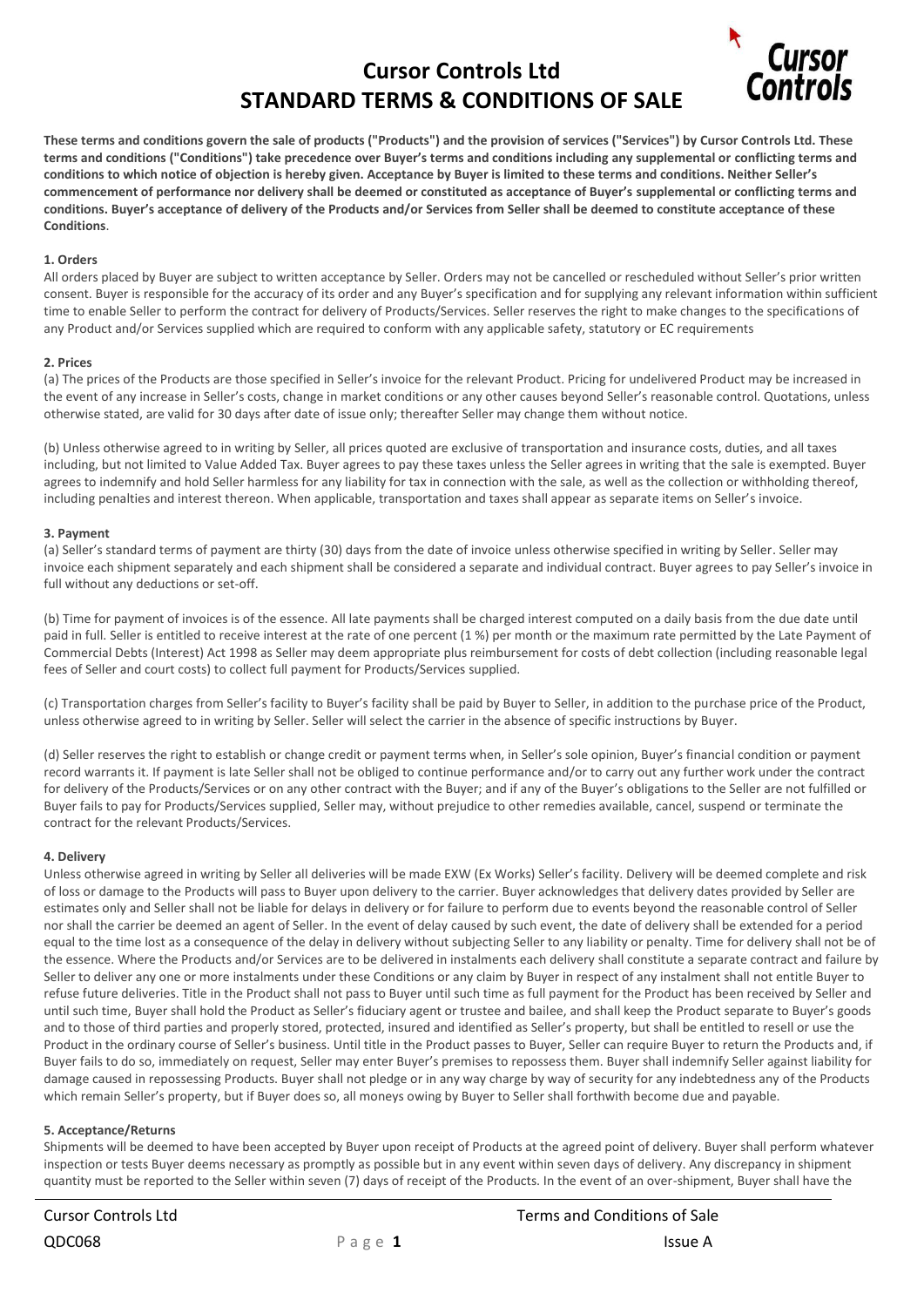# **Cursor Controls Ltd STANDARD TERMS & CONDITIONS OF SALE**



option to return the Products to Seller at Seller's expense or alternatively, Buyer may elect to retain the excess Product (subject to adjustment of the invoice price to account for excess items.) Any Product returns shall be subject to compliance with Seller's Return Merchandise Authorization (RMA) policies and procedures.

## **6. Limited Warranty and Limitation of Liability**

(a) Seller warrants to Buyer that on delivery Products will conform to the applicable Product specification issued by the Seller. Any Product which does not conform to the agreed specification of fails to perform under normal working conditions within a twelve (12) month period of the date of despatch from Cursor Controls Ltd premises shall at Seller's sole discretion be repaired, replaced or a credit issued for the purchase price paid for the Product. Buyer's remedies relating to any claim that Products are defective or not in accordance with the contract for their supply or not in accordance with any express description, representation, condition or warranty implied by law or any other claim in respect of the Products or any workmanship relating thereto shall in all cases be limited to enforcement of the Sellers warranty and the Seller shall not be liable for damages, compensation, costs, expenses, losses of any kind, direct or indirect or consequential and any other remedy which would otherwise be available in law is hereby excluded (save only to the extent that such exclusion is prohibited by the applicable governing law).

(b) Seller's exclusive obligations with respect to a non-conforming Product or Service or breach of warranty or condition in relation to quality, description, fitness for purpose, merchantability or suitability of Products or Services shall be, at Sellers option, to repair or replace the Product if it is determined to be defective, or to re-perform the service, or to refund or credit the Buyer the price paid for the relevant Products or Services.

(c) THE FOREGOING WARRANTIES ARE THE SOLE WARRANTIES, GIVEN BY SELLER IN CONNECTION WITH THE PRODUCTS AND SERVICES, AND SELLER DISCLAIMS AND EXCLUDES (TO THE FULLEST EXTENT PERMITTED BY LAW) ALL OTHER WARRANTIES AND CONDITIONS (WHETHER EXPRESS OR IMPLIED BY STATUTE, COMMON LAW OR OTHERWISE), INCLUDING, BUT NOT LIMITED TO THOSE RELATING TO QUALITY, FITNESS FOR A PARTICULAR USE, NON INFRINGEMENT OF THIRD PARTY RIGHTS AND LATENT DEFECTS. CONSUMERS STATUTORY RIGHTS ARE NOT AFFECTED BY THESE CONDITIONS.

(d) Replacement Products shall be warranted as set forth in Section 6(a) and 6(b) above. Any Products repaired or serviced by Seller shall be warranted as provided in this Section 6(b) for the remainder of the Seller's warranty period or ninety (90) days after the Products are returned to the Buyer, whichever is the later (based upon the date that repair or other agreed service is completed).

(e) This warranty shall not apply to any Product that has been subject to misuse, improper testing, assembly, mishandling, or which has been operated contrary to current instructions relating to installation, maintenance or operation, or contrary to industry standards relating to acceptable input power.

(f) SELLER SHALL NOT BE LIABLE TO BUYER BY REASON OF ANY REPRESENTATION (UNLESS FRAUDULENT) OR ANY IMPLIED WARRANTY, CONDITION OR OTHER TERM OR ANY DUTY AT COMMON LAW OR UNDER EXPRESS TERM OF THE AGREEMENT FOR ANY SPECIAL, INCIDENTAL, INDIRECT OR CONSEQUENTIAL LOSS OR DAMAGE (WHETHER FOR LOSS OR PROFIT, TURNOVER, BUSINESS, GOODWILL, OR OTHERWISE) COSTS, EXPENSES OR OTHER CLAIMS FOR COMPENSATION WHATSOEVER (WHETHER CAUSED BY SELLER'S NEGLIGENCE OR THAT OF ITS EMPLOYEES OR AGENTS OR OTHERWISE) WHICH ARISE OUT OF OR IN CONNECTION WITH THE SUPPLY OF PRODUCTS AND/OR SERVICES OR THEIR USE OR RESALE BY BUYER AND

(g) SELLERS ENTIRE LIABILITY UNDER OR IN CONNECTION WITH THE AGREEMENT SHALL NOT EXCEED THE PRICE OF THE PRODUCTS AND/OR THE SERVICES. FORMING THE SUBJECT OF THE BUYERS CLAIM (h) PROVIDED ALWAYS THAT NOTHING IN THESE TERMS AND CONDITIONS SHALL OPERATE OR BE CONSTRUED SO AS TO EXCLUDE OR RESTRICT THE LIABILITY OF THE SELLER, FOR FRAUD, DEATH OR PERSONAL INJURY CAUSED BY REASON OF THE NEGLIGENCE OF THE SELLER, ITS EMPLOYEES OR AGENTS.

(h) If the Buyer wishes to claim under the forgoing warranties the Buyer must notify the Seller within seven (7) days of the discovery of any defect and in any event no later than three (3) months of the delivery of the relevant products, otherwise Buyer waives its rights and Seller shall have no liability for any alleged defect. The above warranties are not assignable and Seller cannot accept warranty returns directly or indirectly from Buyers own customers or from the user of the Products unless prior written agreement is obtained from the Seller. Nothing herein shall create any privity of contract between the Seller and the Buyer's own customers. Seller's liability in any case of supply of non-compliance Product is limited (at Seller's option) to replacement of Product supplied or refund or credit of the invoiced price paid by the Buyer for the Product supplied.

### **7. Export Control/Use of Products**

Buyer certifies that it will be the recipient of Products to be delivered by Seller. Buyer agrees that the Products are subject to the export and/or import control laws and regulations of various countries (and in particular are/maybe subject to the export control regulations of the UK) and agrees that the Products/Services will not be used for purposes associated with any chemical, biological, nuclear weapons or missiles capable of delivering such weapons, or in support of any terrorist activity or any other military use, nor will they be re-sold if it is known or suspected that they are intended to be used for such purposes. Buyer shall be responsible for complying with any legislation or regulations governing the importation of the Products and/or Services into the country of destination and for the payment of any duties thereon. Buyer further agrees to comply strictly with all applicable export laws and assume sole responsibility for obtaining licenses to export or re-export as may be required. Buyer agrees that in all cases, the Buyer has knowledge of the origin of the Products and all Buyers orders are placed in that knowledge and at the specific request of the Buyer. In selecting and ordering the Products, Buyer agrees that it is using its own skill and judgement. Buyer agrees that Products sold by Seller are not designed for use in life support, life sustaining or nuclear applications, or other applications or products for which a